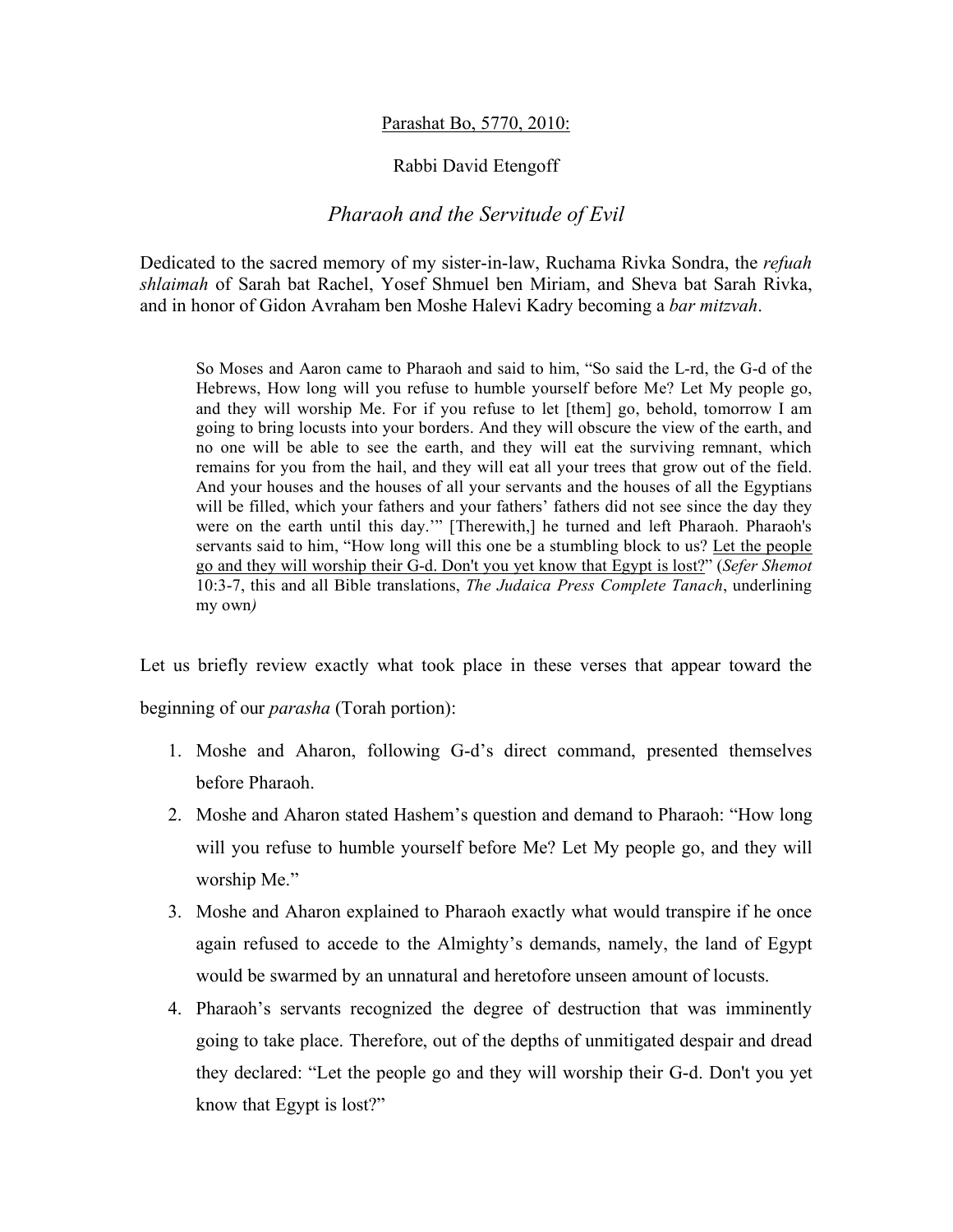On the surface, Pharaoh's inability to recognize "that "Egypt is lost" is nearly incomprehensible. After all, seven other plagues had already taken place – each one more destructive than the next. Then, too, his servants and advisors clearly recognized their impending fate. Therefore, how could Pharaoh be so utterly "clueless?" On a certain level I believe the answer to this question is easily understood. Pharaoh, like many enemies of our people, represented consummate and unrepentant evil. In fact, his evil was so powerful a force that it blinded him to the reality that was manifest before him. Pharaoh's evil - his *yetzer hara* in the language of *Chazal* (our Sages of blessed memory) - "shortcircuited" his normal cognitive abilities and made him a captive of his own blind ambition and perverse perceptions. This evil, in conjunction with the power of his arrogance - and the arrogance of his power - tragically prevented him from seeing even the simplest of truths: "Don't you yet know that Egypt is lost?" Britain's Chief Rabbi, Sir Jonathan Sacks formulated this idea in the following insightful manner:

Pharaoh is in fact (and this is rare in *Tanakh*) a tragic figure like Lady Macbeth, or like Captain Ahab in Melville's Moby Dick, trapped in an obsession which may have had rational beginnings, right or wrong, but which has taken hold of him, bringing not only him but those around him to their ruin. This is signaled, simply but deftly, early in next week's *sedra* [i.e. our Torah portion] when Pharaoh's own advisors say to him: "Let the people go so that they may worship the L-rd their G-d. Do you not yet realize that Egypt is ruined?" (10: 7). But Pharaoh has left rationality behind. He can no longer hear them. (*Covenant and Conversation*, Parashat Vaera  $-16^{th}$  January 2010  $-1^{st}$  Shevat 5770)

Upon careful analysis, it appears that Pharaoh had three nemeses. The first one was G-d. Thus, he declared with the greatest possible hubris: "… Who is the L-rd [*Hashem*] that I should heed His voice to let Israel out? I do not know the L-rd, neither will I let Israel out." (*Sefer Shemot* 5:2) Herein, Pharaoh denied the dominion of G-d over the world that He had created. Moreover, and as a corollary, he denied Hashem's role as the supreme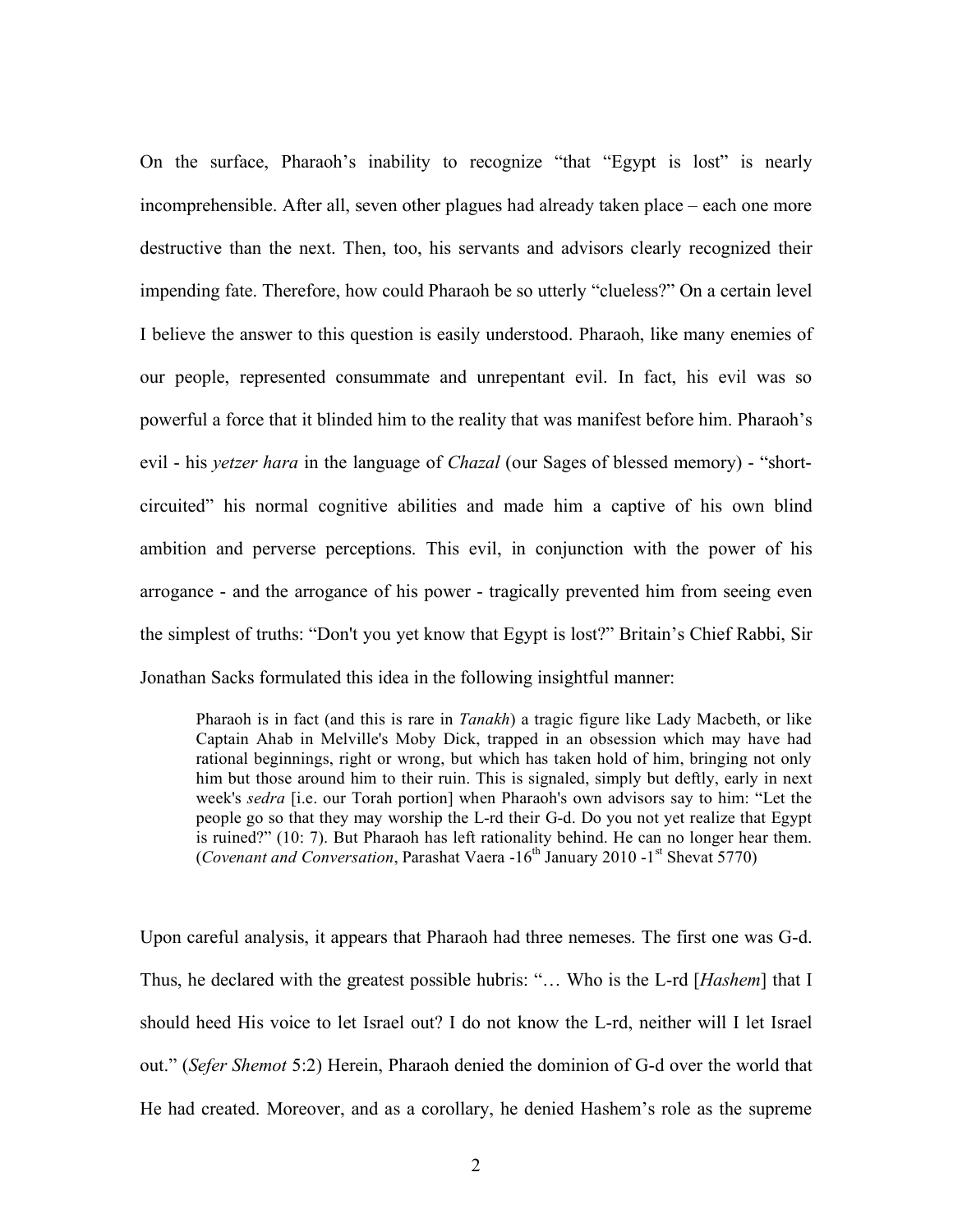force in history. In Pharoah's twisted world of maniacal evil and egotistical illusion, man, i.e. Pharaoh, ruled the world and controlled human destiny. Nothing, of course, could be further from the truth. None-the-less, Pharaoh believed that G-d did not really exist – even when His presence could be palpably felt and experienced at the time of the *Eser Makkot* (the Ten Plagues).

Pharoah's second nemesis was *Moshe Rabbeinu* (our Teacher Moshe). Moshe was the polar opposite of Pharaoh since he represented all that is righteous and G-d-serving. He actively pursued that which is good, true, and *tahor* (pure) with his entire being. Perhaps most importantly, he fulfilled his G-d-given mission with the greatest humility ever demonstrated by any human being: "Now this man Moses was exceedingly humble, more so than any person on the face of the earth." (*Sefer Bamidbar* 12:3) In stark contrast, Pharaoh was self-serving, pursued evil for its own sake, was steeped in every manner of falsehood and machination, and led Egypt and its culture to the 49<sup>th</sup> level of *tumah* (impurity). It should be emphasized that he did this with some of the greatest audacity and arrogance that the world has ever known.

Pharaoh's third nemesis, as alluded to above, was none other than himself. At each twist and turn in his many encounters with G-d and Moshe, he did his best to try to "outsmart" them and thwart their plan by further obstructing *B'nai Yisrael*'s path to physical and spiritual freedom. His passionate pursuit of unmitigated evil led him to fantasize about his own self-proclaimed apotheosis – his own god-like stature. He was truly a crazed and self-absorbed person whose evil obsessions drove him beyond all boundaries of humanity